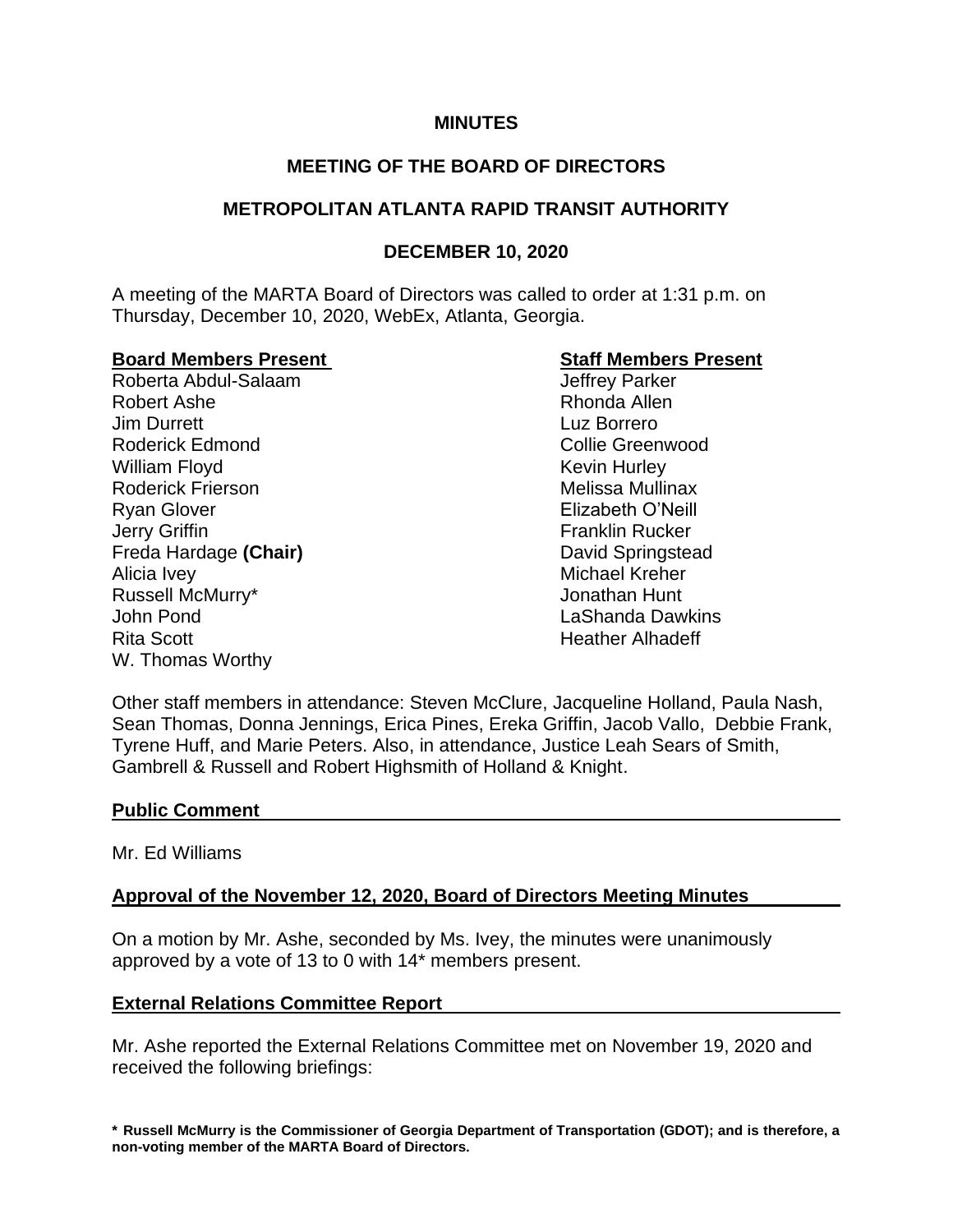- a. Briefing 2021 Legislative Agenda
- b. Briefing Public Engagement Update
- c. Briefing Media Impressions Update

#### **Planning & Capital Programs Committee Report**

Dr. Edmond reported the Planning & Capital Programs Committee met on November 19, 2020, and approved the following resolutions:

- 3a. Resolution to Authorize the Conversion of a Fee Simple Disposal to a Long-term Ground Lease to Support Affordable Housing within the Avondale Station TOD
- 3b. Resolution Authorizing the Award of a Single Source Contract for the Motorola Radio System
- 3c. Resolution Authorizing the Award of Indefinite Quantity Construction Contract

Dr. Edmond requested that resolution '3a' be removed from the agenda.

On a motion by Dr. Edmond, seconded by Mr. Pond, resolutions '3b and 3c' were unanimously approved by a vote of 13 to 0 with 14\* members present.

The Committee received the following briefings:

- a) Briefing Dec 2020 Service Adjustments
- b) Briefing Quarterly: Progressing the Plan

#### **Operations and Safety Committee Report**

Mr. Griffin reported the Operations and Safety Committee met on November 19, 2020, and approved the following resolutions:

- 4a. Resolution Authorizing the Procurement of Traction Motor Optical Encoders, IFB B46549
- 4b. Resolution Authorizing the Solicitation of a Threat and Vulnerability Assessment and Training Program, RFP P47755

On a motion by Mr. Griffin, seconded by Mr. Worthy, resolution '4a and 4b' were unanimously approved by a vote of 13 to 0 with 14\* members present.

## **Business Management Committee Report**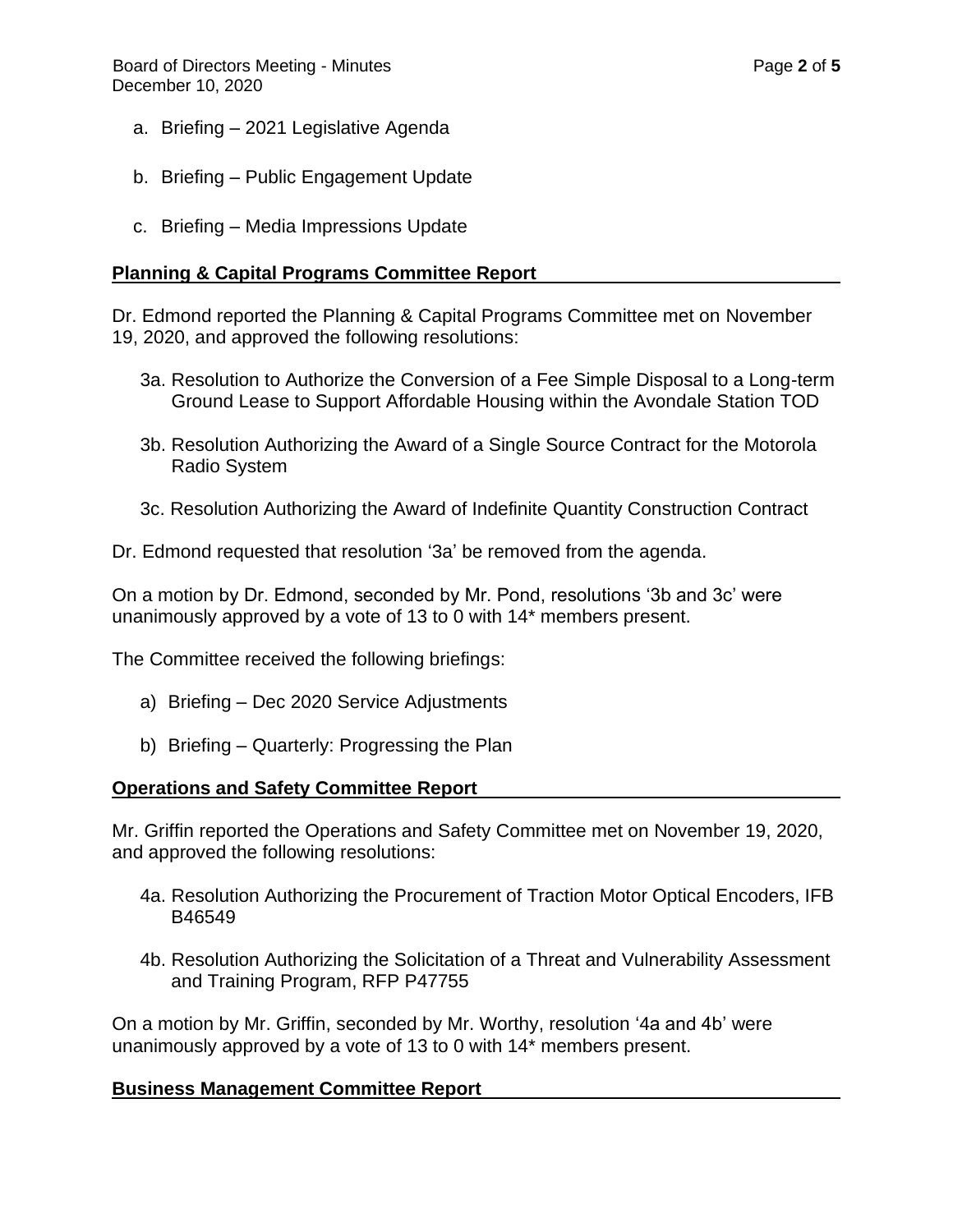Mr. Frierson reported the Business Management Committee met on November 19, 2020, and approved the following resolutions:

- 5a. Resolution Authorizing the Award of Contract for the Procurement of Cisco Collaboration Flex Plan, IFB B46939
- 5b. Resolution Authorizing Renewal of MARTA's Excess Operating Property and Liability Insurance Programs for 2021
- 5c. Resolution Authorizing the Award of a Contract for the Procurement of Drug & Alcohol Software, RFP P43284

On a motion by Mr. Frierson, seconded by Mr. Worthy, resolutions '5a, 5b and 5c' were unanimously approved by a vote of 13 to 0 with 14\* members present.

The Committee received the following briefing:

a) Briefing – FY 2021 First Quarter Financial Highlights and Financial Key Performance Indicators

# **Audit Committee Report**

Mr. Pond reported the Audit Committee met on November 20, 2020, and received the following briefings:

- a) Briefing MARTA annual external financial audit for FY20
- b) Briefing MARTOC Management Audit 2020
- c) Briefing Internal Audit Activity Briefing
- d) Briefing Cybersecurity Update

## **Resolution Authorizing the Procurement of Body Worn Cameras for the MARTA Police Department**

On a motion by Mr. Griffin, seconded by Dr. Edmond, with Mr. Floyd voting to abstain, the resolution was unanimously approved by a vote of 12 to 0 with 14\* members present.

# **Resolution Authorizing the Award of a Contract for the Procurement of General Counsel and Other Legal Services, RFP P46721**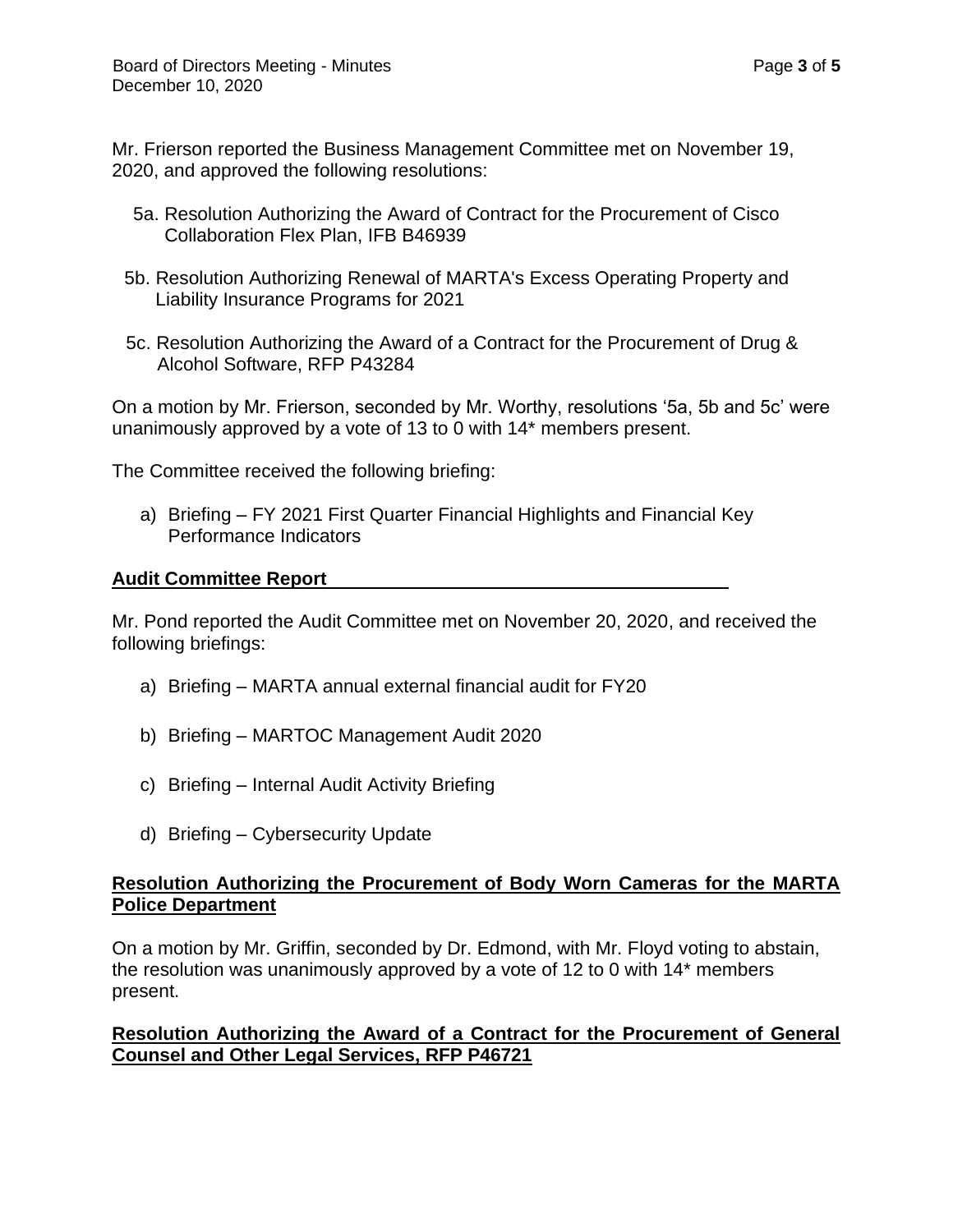On a motion by Dr. Edmond, seconded by Mr. Worthy, the resolution was unanimously approved by a vote of 13 to 0 with 14\* members present.

## **2021 Schedule of Board and Standing Committee Meetings**

On a motion by Mr. Ashe, seconded by Mr. Pond, the resolution was unanimously approved by a vote of 13 to 0 with 14\* members present.

## **Nomination Committee Report**

- Mr. Griffin provided a report on behalf of the nominating Committee.
	- o The Committee met on December 7th and 9th, 2020
	- $\circ$  The Committee was not able to reach a consensus on the nomination for the Chair.
	- o Ms. Scott and Mr. Floyd received nominations for Chair; however, there was a two-two vote.
	- o Ms. Abdul-Salaam received a nomination for Vice-Chair.
	- o Mr. Ashe received a nomination for Secretary.
	- $\circ$  The Treasurer's office did not receive any nomination as the Committee recommended leaving the office open pending the office of the Chair resolution.
- Mr. Ashe proposed a substitute motion as it referred to the nomination for the Chair.
	- $\circ$  He proposed that instead of the nominees for Chair serving for two consecutive years that Ms. Scott be Chair for 2021 and Mr. Floyd be Chair for 2022
	- o Ms. Ivey concurred with Mr. Ashe's motion
	- $\circ$  Mr. Griffin noted that 2022 officers will be voted on by an entirely new Board and that there is no guarantee that Mr. Floyd will be selected as **Chair**
	- o Mr. Floyd is against splitting years between himself and Ms. Scott, he opted to remove himself as one of the nominees for the office of the Chair
- The MARTA Board of Directors had a discussion and voted on the 2021 Slate of Officers and motioned approval as follows:
	- o Rita Scott, Chair
	- o Roberta Abdul-Salaam, Vice Chair
	- o Freda Hardage, Immediate Past Chair
	- o Roderick Frierson, Secretary
	- o Robert Ashe III, Treasurer

On a Motion by Mr. Ashe, seconded by Ms. Ivey. The Board unanimously agreed by a vote of 13 to 0 with 14\* members present.

# **Request to approve settlement in the claim of Estate of Ellen Fraley v. MARTA**